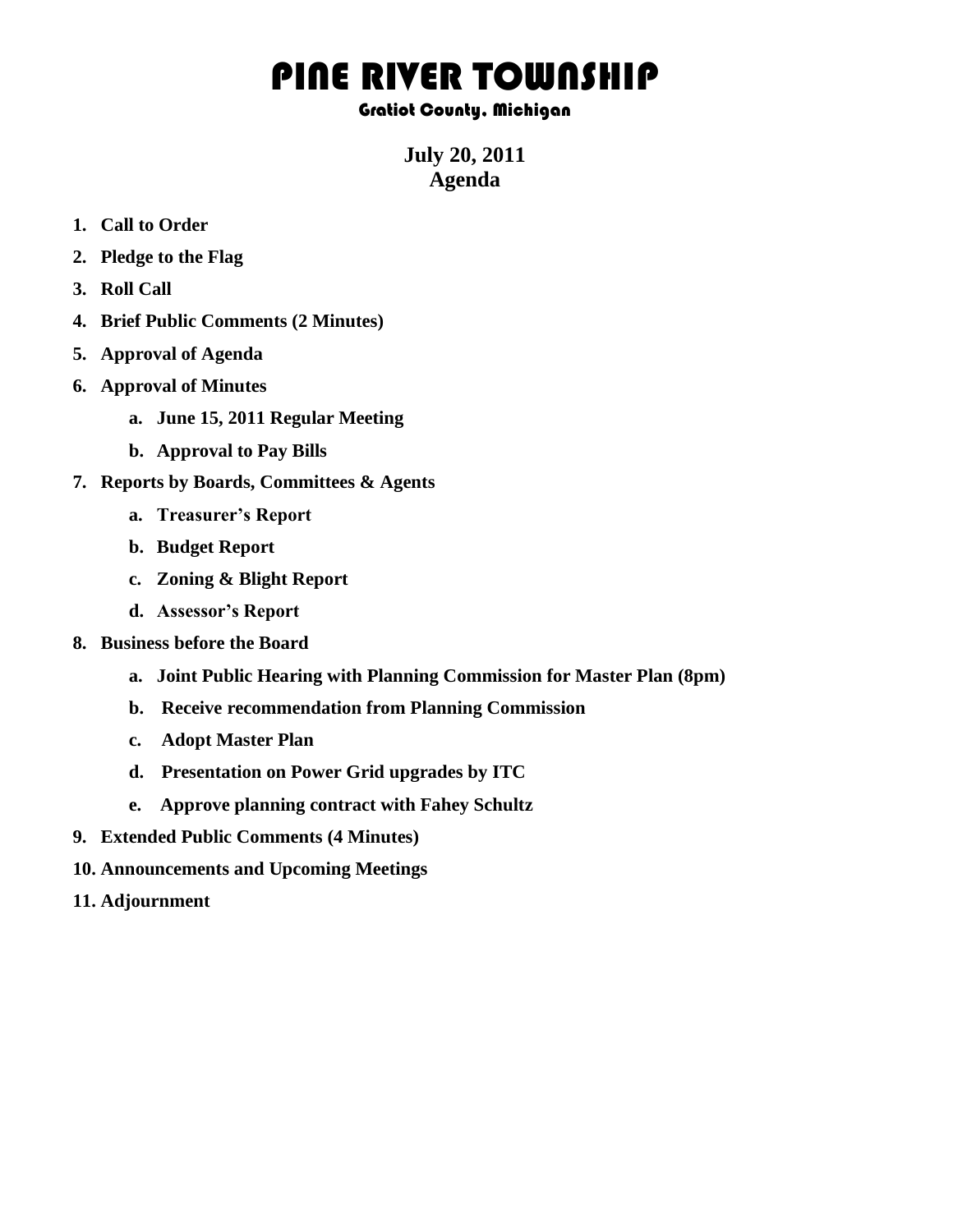## **MINUTES OF THE PINE RIVER TOWNSHIP BOARD MONTHLY MEETING JULY 20, 2011**

- 1. The regular monthly meeting of Pine River Township Board was called to order at 8:07 pm by Supervisor Beeson at the Township Hall.
- 2. Pledge the flag: The board and the public said the pledge to the flag.
- 3. Roll Call: Beeson: present, Best: present, Baker: absent, Rademacher: present, Moeggenborg: present. (4) Board members present (1) absent Baker.

Planning Commission is in attendance for Public Hearing to be held later in meeting. Chairman Seals reports that all (5) members are in attendance.

- 4. Brief Public comments (2 minutes): No public comments.
- 5. Approve the Agenda:

Motion by Best: support by Moeggenborg: to approve the agenda as presented. All present board members approved. Motion carried 4-0.

6. Approval of the Minutes:

Motion by Moeggenborg: support by Best: to approve the Regular Board Meeting Minutes of June 15, 2011. All present board members approved. Motion carried 4-0.

7. Approval to Pay Bills:

Motion by Moeggenborg: support by Best: to pay bills as presented in the amount of \$ 286,196.91. All present board members approved. Motion carried 4-0.

- 8. Reports by Boards , Committees & Agents
	- a. Treasurer's Report Discussion; Report placed on file
	- b. Budget Report Discussion; Report placed on file
	- c. Zoning & Blight Report Discussion; Zoning Workshop;
	- d. Assessor's Report No Report;
- 9. Business before the Board:
	- a. Joint Public Hearing with Planning Commission for Master Plan Opened Public meeting at 8:15pm to hear any Public comments on the Master (GREAT) Plan. No Public Comments on the Master (GREAT) Plan. Closed Public Meeting at 8:17pm.

Adoption of Master (GREAT Plan) by the Planning Commission. Motion by Aldrich: support by Sorensen: to adopt the Master (GREAT) Plan as presented to the Township Board. Resolution to Adopt Master (GREAT) Plan as recommended from Planning Commission. Roll Call Vote: Aldrich: Aye, Krebs: Aye, Seals Aye, Sorensen Aye, Best: Aye Ayes: (5) Aldrich; Krebs; Seals; Sorensen; Best Nays: None Motion carried 5-0.